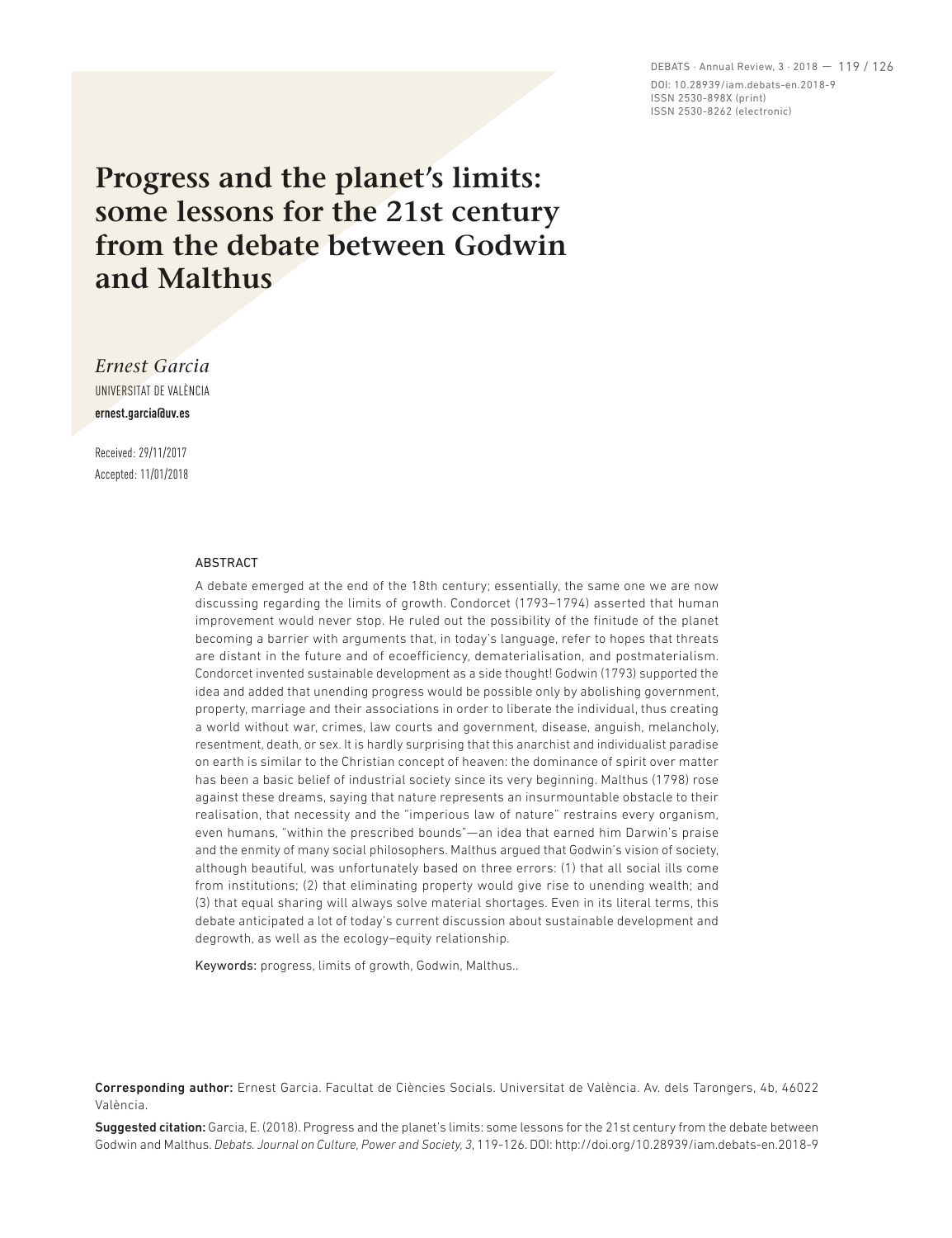The multiplication of men is called Population. Increasing the earth's produce is called Agriculture. These two principles of wealth are intimately related to each other. **(Mirabeau,** *L'Ami des hommes***, 1759)**

> Nature! —no! Kings, priests and statesmen blast the human flower **(Shelley,** *Queen Mab***, 1813)**

In the last years of the 18th century and the first of the 19th, Godwin and Malthus discussed the scope and limits of progress: Godwin (1793) maintained that the perfection of humanity would have no limits provided that there were no obstacles to the truth and that property, government, marriage, and other artificial constructions were abolished. Malthus (1798) replied that Godwin had erred in assuming that the cause of social calamities was merely institutional, and that the combination of the laws of nature and the human propensity to reproduce implied that poverty and inequality could never be completely eliminated. After an exchange of texts and some meetings between them (Avery, 1997, p. 69), Malthus qualified his point of view, directing it towards a compromise solution that took shape in his second (and successive) editions of his essay on population (Malthus, 1989). He maintained from then on that although property, government, and marriage could not be abolished, nor could poverty be completely eliminated, that conscious demographic control, together with adequate laws, could lead to a social situation with a broad middle class, with a few rich and a few poor, that would allow progress to be maintained without it colliding with the limits of the nature.

This is suggestive of a crude anachronism: the revised position of Malthus could be described today as moderately ecosocialist. Or, if preferred, 'ecoreformist'. Ecologist because he maintained that control of the pressure exerted upon the planet would be required if we were to avoid exceeding its capacity to provide resources. Reformist because he considered measures aimed at reducing inequality and increasing welfare to

be desirable, although he claimed that such measures would not go to the extreme of abolishing property and government. Ecoreformist because he maintained that excess ('overshooting') ruins even the best intentions, and that changes introduced in social organisation could only produce real improvements in life by considering this factor. In fact, some Marxists in the 1960s and 1970s described these ideas as the last trick of the "cunning priest"—the epithet is a legacy of Marx—and presented him as an ancestor of Keynes and a herald of social democracy and the welfare state. In other words, according to his critics, he was guilty of some of the most refined tricks that capitalism had been able to contrive the perpetuation of (Dangeville, 1978).

On the other hand, Godwin (1801) admitted that, without a remote doubt, at some point in a future the threat of overpopulation could make limitations on family numbers mandatory in order to maintain a stable population, although he imagined that the predominance of spiritual pleasures (derived from progress) over carnal ones would make this restriction painless. Unfortunately, this initial space of commitment was not subsequently extended or consolidated by its authors or their respective followers. Decades later, Godwin himself wrote a large tome with the aim of disqualifying the theory of the Malthusian population, this time without nuances or any intention of reaching compromises. Goodwin's long essay on population (1820) was theoretically weak and has almost been forgotten, but the misunderstandings and lack of comprehension have endured a long time and continue to this day.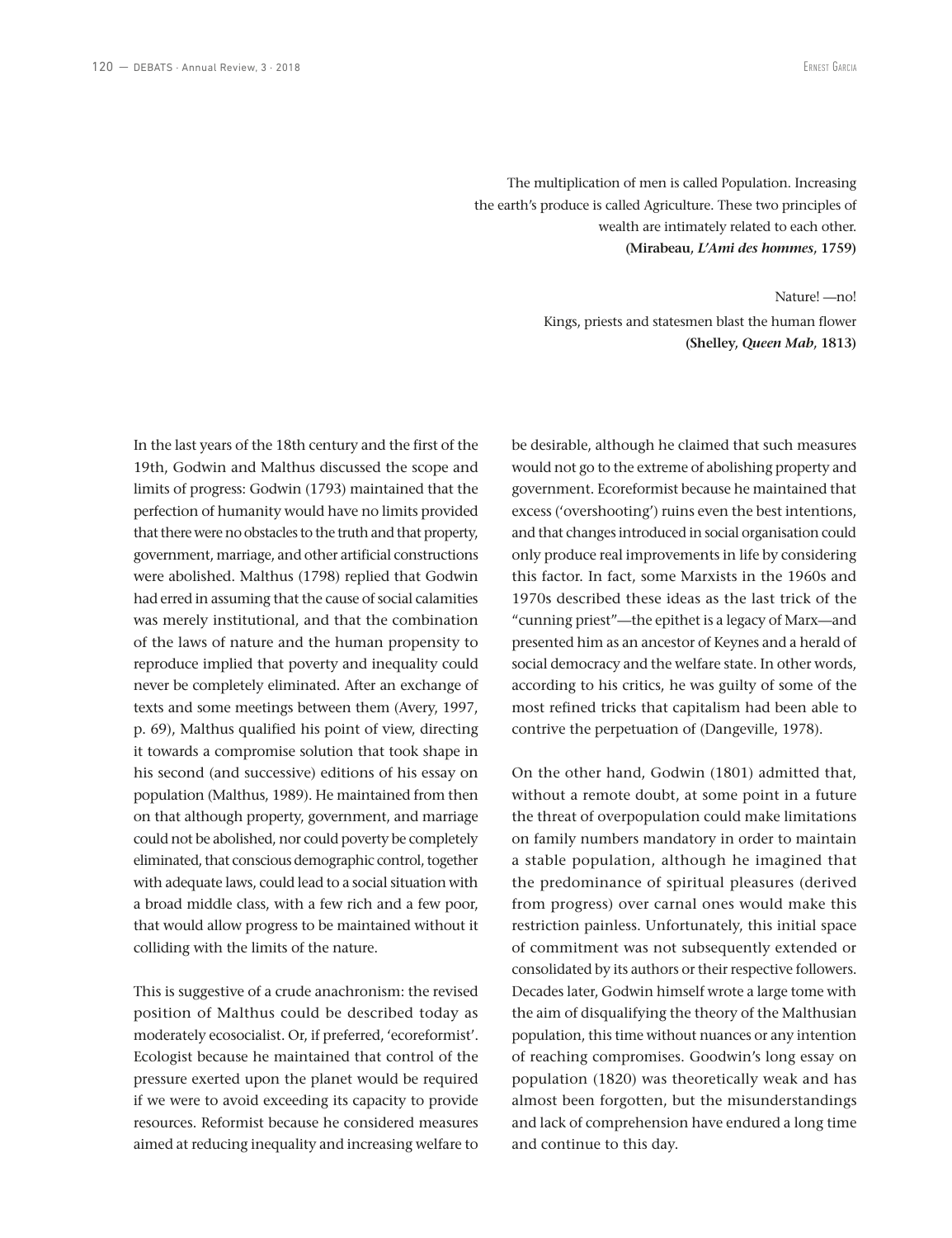In this sense, I think it is interesting to point out that many aspects of the aforementioned exchange of ideas are still present in open debates in the context of the economic crisis that began in 2008 (in 2007 in Spain, when the housing bubble was 'burst'). These debates are far from being over, with the very precarious 'economic recovery' noted in the most recent period being of hurtful inequalities. What we might call 'Malthus' second thoughts' are now repeated by the scattered survivors of political ecologism, who are increasingly scarce and are increasingly marginalised. On the other hand, Godwin's convictions resonate in many of the slogans of social and political protest even in the face of economic difficulties. On more than one occasion, his ideas and even his language, have reappeared in the most unexpected contexts: from some sophisticated academic proposals inviting reconciliation between Spencer and Marx (individualistic liberalism with communism) to fashionable jargon in which terms such as 'the common', 'the people', or 'the multitude' are presented as conceptual novelties, apparently without being clearly aware of their numerous, complex, and conflicting precedents. The following provides some observations and comments on all of this.

### CONDORCET AND THE ELEMENTS OF THE MODERN IDEA OF PROGRESS

The object of the discussion between Godwin and Malthus was social progress: its scope and its limits. A hope that Condorcet had expressed in an extraordinarily clear way in his great manifesto, the *Esquisse*, written in 1793–1794 while hiding trying to elude the guillotine. This text synthesised the social theory of the Enlightenment which had led to the French Revolution, with an unmistakable declaration of faith in a better future. He maintained that, by examining universal history, reasoning and facts could be used to show "that nature has set no limit to the perfection of human faculties; that the perfectibility of man is in reality undefined; that the progress of this perfectibility [...] has no more limit than the duration of the globe upon which nature has thrown us". He adds: "Without a doubt, these advances may follow a more or less rapid progression, but they will never be retrograde as long as the Earth occupies the same place in the system of the universe".

For him, in the future this would involve, above all, three things: "the destruction of inequality among nations; the progress of equality within the same people; and finally, the real perfection of man". According to his first [statement], "all nations must one day reach the state of civilisation to which the most enlightened, freest, most unprejudiced peoples, such as the French or the Anglo-Americans, have arrived". Thus, we reach the moment "in which the sun will only illuminate on the Earth free men, who will not recognise more sir than their own title; that tyrants and slaves, priests and their stupid or hypocritical instruments will exist only in history and in theatres". [emphasis added by the editor] Later, the text considers the possibility that the finiteness of the planet will one day stop the expansion and advancement of humanity, so that it will reach a point at which "the number of men will exceed the means at its fingertips, which will necessarily result, if not in a continuous diminution of well-being and of the population, then in a truly backwards step, or at least a type of oscillation between the good and the bad".

Condorcet conjured this nasty spectre with three arguments: The first was, in any case, a very distant possibility in time. Second, was that in this remote future, knowledge would have advanced in an unimaginable (and very advanced) way, such that increases in productivity would allow a growing population to be maintained, so that more and more means of subsistence and satisfaction could be obtained with less land and effort and fewer resources. With regard to the latter, even if such a moment arrived, reason would have advanced as much as sciences and arts would have, and so society would be prepared to spontaneously control births, understanding that its obligation to yet unborn human beings is not to bring them into existence, but rather, to happiness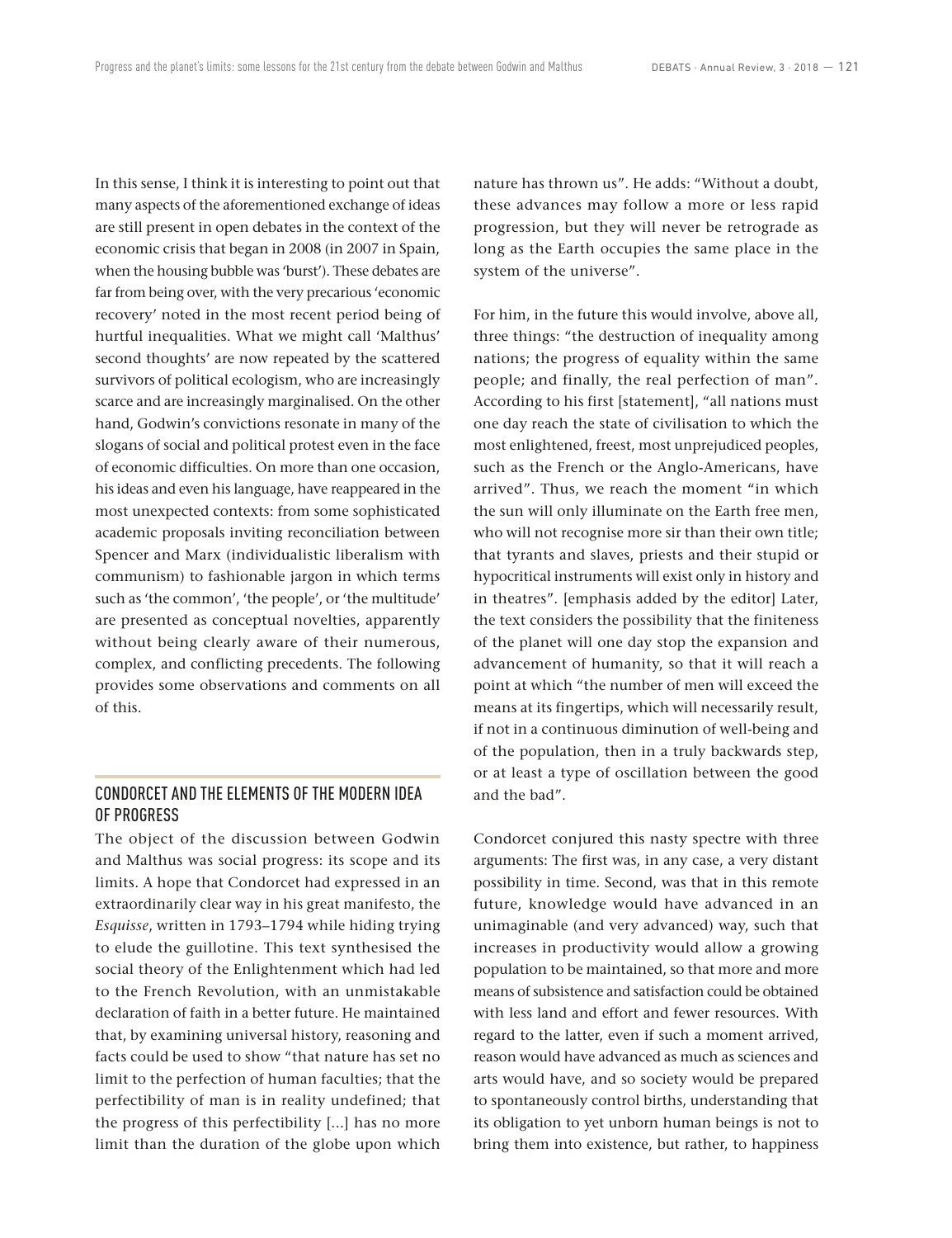and rejection of the puerile idea of loading the earth with useless and unhappy beings: "Thus, there could be a limit to the possible mass of subsistence, and therefore to the largest possible population, without this resulting in premature destruction, so contrary to the nature and social prosperity of some beings who have received [the gift of] life" (Condorcet, 1793–1794 [2005], p. 40, 194, 198, and 207).

It is worth remembering these three arguments— (1) the large and empty planet; (2) eco-efficiency; and (3), post-materialism—because they have been reiterated again and again by those who try to minimise the threat of natural limitations to development: from Marx and Proudhon, the Pope, modernising sociologists, developmental economists, and a whole panoply of capitalist, socialist, or industrialist apologists, among others (Garcia, 2016).

## GODWIN'S VERSION: ENLIGHTENED FAITH WITH AN ANTI-SYSTEM RHETORIC

At about the same time that Condorcet was writing his *Esquisse*, on the other side of the English Channel, Godwin was developing his own doctrine about unending social progress. On the one hand, this doctrine distilled the rationalist faith of the Enlightenment to its purest essence, postulating an "axiom of the omnipotence of truth" that is embodied in a summary political program: "The path of improvement of humanity is to a great extent simple: speaking and acting with truth" (Godwin, 1793, p. 886; 494–495). On the other hand, it explores a possible interpretation of some Rousseauian ideas about the goodness of nature and the corruption derived from culture. According to this interpretation, to make deployment of the truth possible it would be enough to destroy the obstacles that oppose it, thus making human reconciliation with their true nature possible; everything happens to suppress the main institutions and to abolish government, property, marriage, and associations. Thus, paradise would be created on Earth—a world quite similar to Christian

heaven—where there would be no wars, no crimes, no ministers, no courts, no illness, no anguish, no sadness, no resentment, no death, and no sex (Godwin, 1793. p. 871–872).

Because the ideal is for each man to govern himself without any external restrictions, and since even the best government is an evil, the main objective should be as little government as compatible with the maintenance of social peace, said Godwin (1793, p. 185–186). This opinion has allowed many anarchists to consider him as one of their predecessors. It has also made the supporters of minimal state intervention in economic and moral affairs, *libertarians*, and more than a few neoliberals generally sympathetic to his views. His vision of government also exhibits distrust in pluralist democracy: Why make choices if someone wiser can tell the truth and others recognise it? (Godwin, 1793, p. 578–579).

Godwin's views were also not too distant from communist ones. In particular, libertarian communism, although numerous and significant traces are detectable in other schools, for example, in the work of Engels. Both the establishment of a "cultivated equality" (Godwin, 1797, p.157) and the sharing of all goods would become possible once everyone understands that such a situation is the best response to self-interest, and once the abundance brought by progress in knowledge had made it possible for everyone to receive according to their needs. Thus, the progress of reason would cause no pleasure to be found in excess, power, or fame, and so everyone would unreservedly accept that the only justification for appropriating something would be that they truly needed it. Godwin argued that no one would be interested in accumulating wealth, when the time comes that one needs something, all they have to do is to ask their neighbour (Godwin, 1793, p. 835–836). This state of affairs would be even more easily accepted because, once material subsistence is guaranteed—which will not require more than half an hour's work a day—no one will look for anything but to cultivate their spirit (Godwin, 1793, p. 833–836).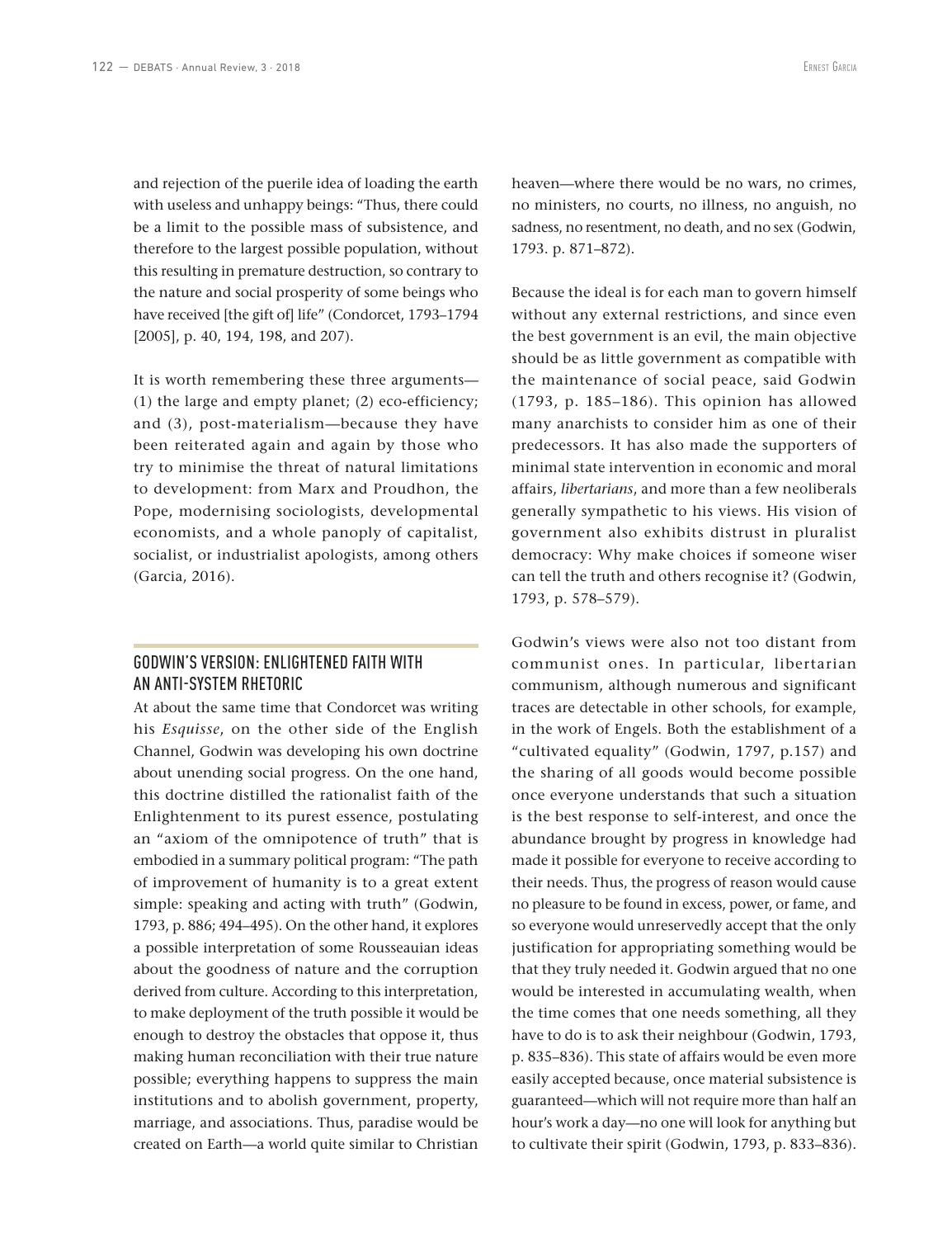Finally, Godwin was an extreme individualist. A feature that is evident, on the one hand, in a peculiar philosophy that identifies personal utility with justice and the truth (Godwin, 1793. p. 121 and p. 495). On the other hand, and above all, in a criticism without nuances of the association, described as "an instrument of a very dangerous nature" (Godwin, 1793, p. 212). A critique that announces the elimination, in the ideal society of the future, of common work, common meals, jury trials, concerts given by more than one musician, all theatre except original monologues, marriage, and surnames. Curiously, or perhaps not so much, attacks on cooperation are combined with a defence of coercive control exercised by the community, in a disturbing (and, by the way, very current) mixture of rabid individualism and praise of gossip and delation. Faced with the obvious objection that such an atomised world would have difficulties functioning in, Godwin appeals to unrestricted deliberation in small circles, generating consensus among those already mobilised to search for the truth.

Distrust of the collective makes Godwin a strangely current thinker. Detailing all the connotations of this feature would require another article, but it seems appropriate to at least point out some current proposals which would more or less directly make sense to relate to it. This is the case of the vindication of the anarchic egoism that has recently allowed Stirner, among others, to emerge from oblivion; of some sophisticated academic elaborations that suggest that a fusion of Spencer and Marx should be explored; of the characteristic individualism of some groups aligned in the most extreme and violent factions of animalism; of some poststructuralist speculations inspired in varying degrees by Foucault; or a fashionable jargon in which terms such 'the people', 'the common', or 'the multitude' often occur; terms that always refer to individuals, or aggregates of individuals, groups in better or worse ways, and never to collective subjects.

To me, none of this seems to be the same, although I am intrigued by its simultaneity. It is as if they were

divergent expressions of a recent anthropological mutation, the unforeseen inheritance of the welfare state and consumer society having generated its own human sub-species that, for lack of a more precise term, I have been calling the 'post-democratic individualist'. It is possible that, now that the socialism of the 19th and 20th centuries—that of the working classes and organised social movements is on its way to extinction,**<sup>1</sup>** an ideal bridge that connects these past and present historical phases is being built. On that journey back to the past, the words of Godwin reappear from oblivion, although not always consciously so. Not all his reincarnations are coherent, because a lot of them are openly irrational, and this does not square off with this English philosopher's unconditional faith in the truth. But it is not so strange that his fingerprints can be detected in so many different directions. Something similar happens with other authors from the end of the old system and the beginning of the new industrial world. In them there are, in a nutshell, many of the later manifestations of the, therefore, nascent society, even some that turned out to be very opposed to each other. Thus, perhaps, there is an interpretation of Rousseau which is compatible with each modern ideology. That is why Saint-Simon was able to simultaneously initiate socialism, positivism, and technocracy, etc.

## MALTHUS' REPLY: THE PLANET'S LIMITS AND ITS SOCIAL EFFECTS

An aversion to the collective is not the only feature that allows us to discover traces of Godwin in several of the current movements that are intended as alternatives to the system. Godwin's individualism, and in the same sense, his raw

<sup>1</sup> Since manufacturing production has moved to Asia, perhaps the organised labour movement is doing so too. The huge general strike of 2 September 2016 in India could be interpreted in this way. In this case, the assessment formulated in the text would apply only, or above all, to the geographical area of the North Atlantic. I think that this point needs to be further discussed.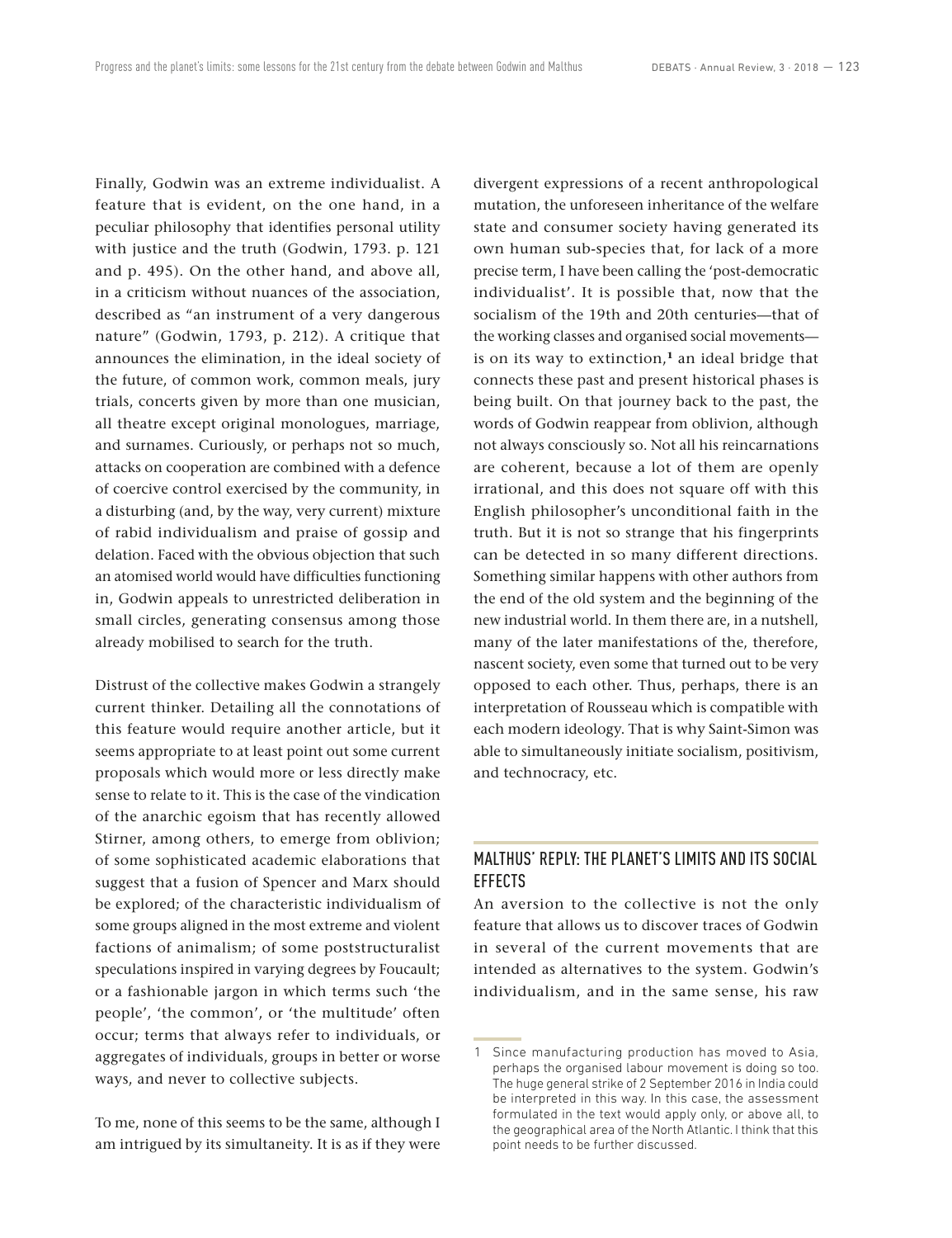ecological unconsciousness, should also be added. Almost all the social philosophies formulated within the framework of industrial civilisation have shared the thesis that all the collective problems of human beings are due to technological limitations or organisational imbalances. They have believed, therefore, that if there is a social problem, whatever it may be, either an invention, institutional reform, or a revolution (which, for that matter, is the same thing) will be able to remedy it. This implies that the idea that nature can impose limits that cannot be overcome—either through techno-scientific development or through political action—was simply inconceivable. Godwin is not special in this sense, although, if anything, his thesis is a primal and especially pure vision of that faith:

> Under a wise and honest administration of human affairs, I have no doubt that the power of men to multiply, even to very large [numbers], may for centuries become the source of an immeasurable increase of happiness on the face of the earth (Godwin, 1820, p. 453).

Malthus replied that this is an idyllic picture that nobody would stop embracing with enthusiasm if it were viable, but that unfortunately, it is not. Thus, he pointed out that Godwin had erroneously made three assumptions: (1) that all social ills are caused by man-made institutions; (2) that common ownership guarantees the satisfaction of all needs; and (3) that equal distribution always suppresses scarcity.

In chapter 10 of the first edition of *Essay*, Malthus (1798, p. 173–209) recalls that Godwin maintained that political regulations and established forms of property are the source of all misfortunes and the hotbed of all crimes that degrade humanity. He pointed out that, if that were true, then it would be reasonable to expect a complete eradication of social evil, because anything built by human beings can also be overthrown by them. (Marcuse [1968] inspired the rebellious students of the 1960s with the same criteria as Godwin: no projects to reorganise social life is utopian in a society of material abundance and

dominion over nature; everything that is not imposed by natural necessity is possible; subjectivism has a

long life). Outraged activists shouted "*No hay pan pa tanto chorizo*" (literally translated as 'there's not enough bread for so much sausage' and reminiscent of the idiom 'pork barrel politics') in the streets during the crisis that closed the first decade of the 21st century. The rarely verbalised implication of this phrase is that, by putting [figuratively] weight on from all these *chorizo* sausages, the bread (or, more precisely, except perhaps for some more reflective minorities, the rivers of milk and honey), would again become abundant, as they were in the good times of consumption. Malthus (1798, p.13–17), the naturalist sceptic, without discussing the criterion, remarked that natural necessity has a long hand and imposes costs that resist even the most determined will. Thus, he introduced his controversial thesis that, if the available resources permit it, the population tends to grow above these limits, generating a unavoidable tension between society and nature (an affirmation that earned him the praise of Darwin and feelings of hate from almost all sociologists).

The term *common* has reappeared in most contemporary ideologies, sometimes acquiring an almost magical aura. Then perhaps it would be interesting to revisit some of the term's history. Godwin argued his proposal to abolish private property, maintaining that this could only be justified for objects that were 'necessary' for the welfare of each person: "my right exists at the same time as my need" (Godwin, 1793, p. 856). Thus, land should be open to be cultivated by whoever wants to do so. Progress would lead to a situation in which the same notion of property would become a type of anachronism, because whoever wanted something, would only have to ask their neighbour, thus obtaining it without any further paperwork. "To each according to his needs", has been repeated in the communist tradition ever since, albeit more or less nuanced.

In the Godwinian version there were not many nuances. This version rests on a double argument.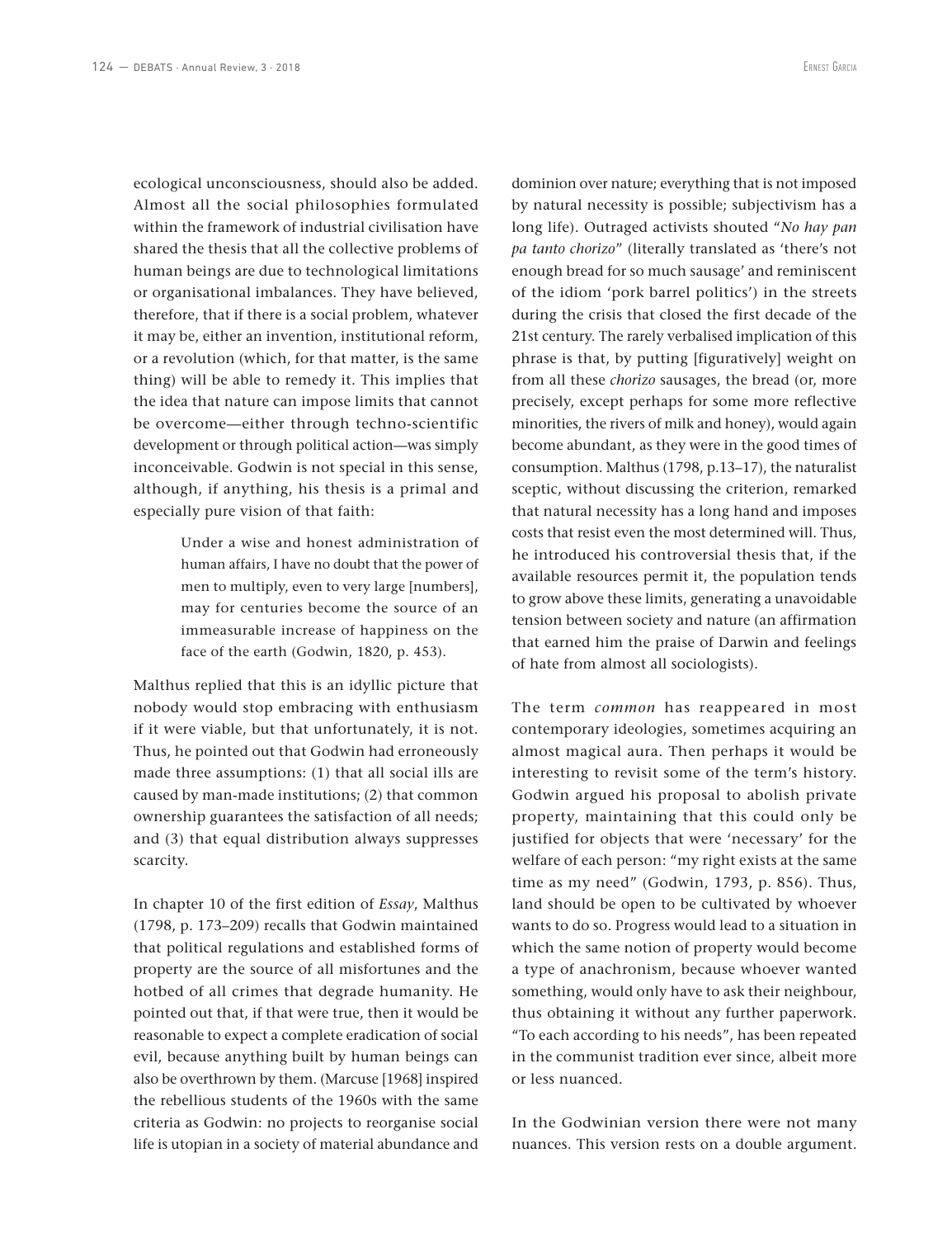On the one hand, that the sharing of goods must generate material abundance: land for all and so on until, with the work strictly distributed, half an hour a day would be more than enough. On the other hand, moral and intellectual progress would lead to self-containment, to people voluntarily choosing a simple life. (The sum of the community of goods and the 'best with less' attitude has had a long life as an alternative ideal). Malthus replied that the unrestricted application of the principle that 'everyone has the right to everything they need' inevitably leads resources that are abundant today to become scarce tomorrow, ultimately reproducing and aggravating the misery. His reply, the "tragedy of unregulated public goods", has also proved to be very durable.

The politically non-progressive origin of the idea (in Townsend, 1786 [1817], and others) meant that the existence of the tragedy of public goods in the ideological traditions of the left has been almost clandestine. But it has always been more or less present, imposing nuances and restrictions on the uncontrolled Godwinian idealism. Even a libertarian communist like Kropotkin, analysing the experience of Paris Communes, qualified the formula "each according to their needs" and proposed its interpretation thus: "provide a lot what abounds and ration that which is scarce" (Kropotkin 1887, p. 12–13). In any case, this supposes accepting the presence of scarcity and requires an authority capable of establishing rationing.**<sup>2</sup>** The authority can be statist or self-managed, but it must exist, and the rule that everyone take what they want, or ask their neighbours, would no longer be conceivable.

In the second half of the 20th century, theoretically and empirically observing the limits of growth, ecologists realised that without an effective system of regulation and control, a tragic fate for common patrimony would indeed become inevitable. Regardless of whether their political orientation was more sympathetic to

liberalism (Hardin, 1968) or to socialism (Harich, 1978), the conclusion was shared: the scarcity of resources can only be managed, not eliminated. Harich maintained that the limits of the planet made Babeuf's communism necessary, not Marx's. Manuel Sacristán put it this way: the ecological crisis implies that communism cannot be a libertarianism of abundance, but rather, an egalitarianism of scarcity.

In its most recent reappearance, the invocation of 'the common' seems to have lost all trace of the 'preventionism' that, perhaps confusingly, has accompanied the alternative movement for most of its history. It is as if exasperation had made all restrictions, not purely political ones, unthinkable. "It's not a crisis, it's a scam". Then let us finish with the scammers, and the crisis will vanish from thin air. But the problem is, the situation is not exactly like that. While it is true that the scenario that started to unfold in 2007—and which is still far from being over—contains a scam, it also represents a crisis. It is one of the most cyclical convulsions of capitalism, and is especially irritating due to the prominence of global casino gangsters, looting bankers, and corrupt politicians. But it is also one of the first 'overshooting' crises, one of the consequences of the ecological excess of industrial civilisation which will tarnish everything in the 21st century. Losing sight of this invokes the darkest of the Malthusian ghosts: the ethics of the lifeboat (Hardin, 1974); the eventuality not only that rationing is inescapable, but that the rations too become scarce. In this sense, environmentalism's warning was always more preventive than repressive: it's better to act before it's too late! (Garcia, 2015).

In short: it would be useful to put the commitment between Godwin and Malthus (fostered more than two centuries prior and before being long interrupted) back on the agenda. Facilitate access to what is abundant, ration what is scarce, and act in time to avoid shortages to become unmanageable and in so allowing equal distribution to convert into another recipe for disaster. However, if someone ventures into that territory and shouts "Is anyone there?", the only audible answer will be silence.

<sup>2</sup> Szuba (2014) explores the implications of this criterion for policies against climate change.